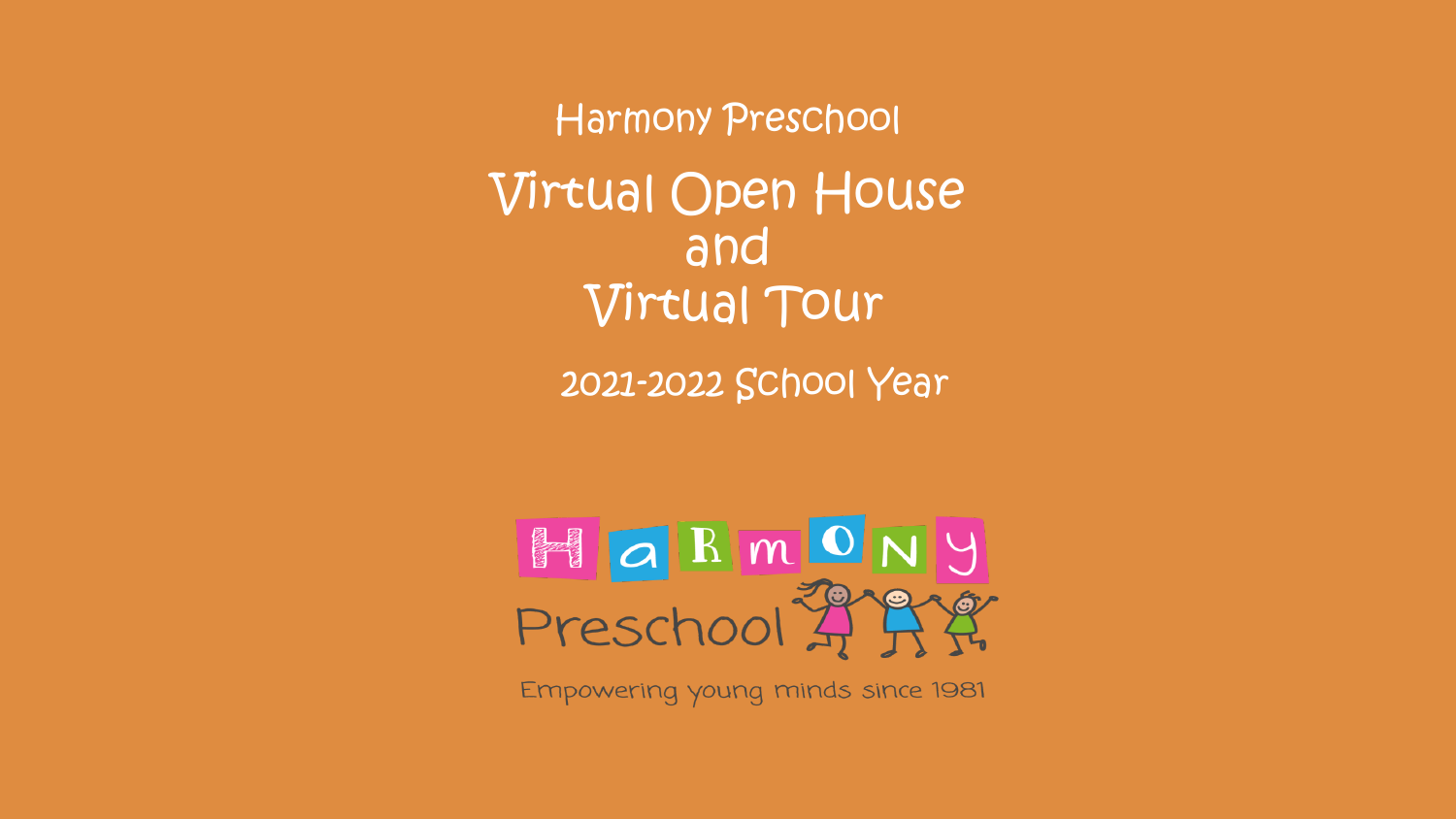### Welcome Parents!

Harmony Preschool was founded 40 years ago to serve the Brunswićk community with their early childhood education needs. We are a family owned part time private preschool in session from September-May.

We offer two separate sessions per day. Our morning session is from 9:00 a.m.-11:30 a.m. and our afternoon session is from 12:30-3:00 p.m. We offer classes for 3, 4 and 5 year old students.

> Our age cut-off date is September 30. Teacher to Student Ratios: 5 year olds 1:12 4 year olds 1:12 3 year olds 1:8

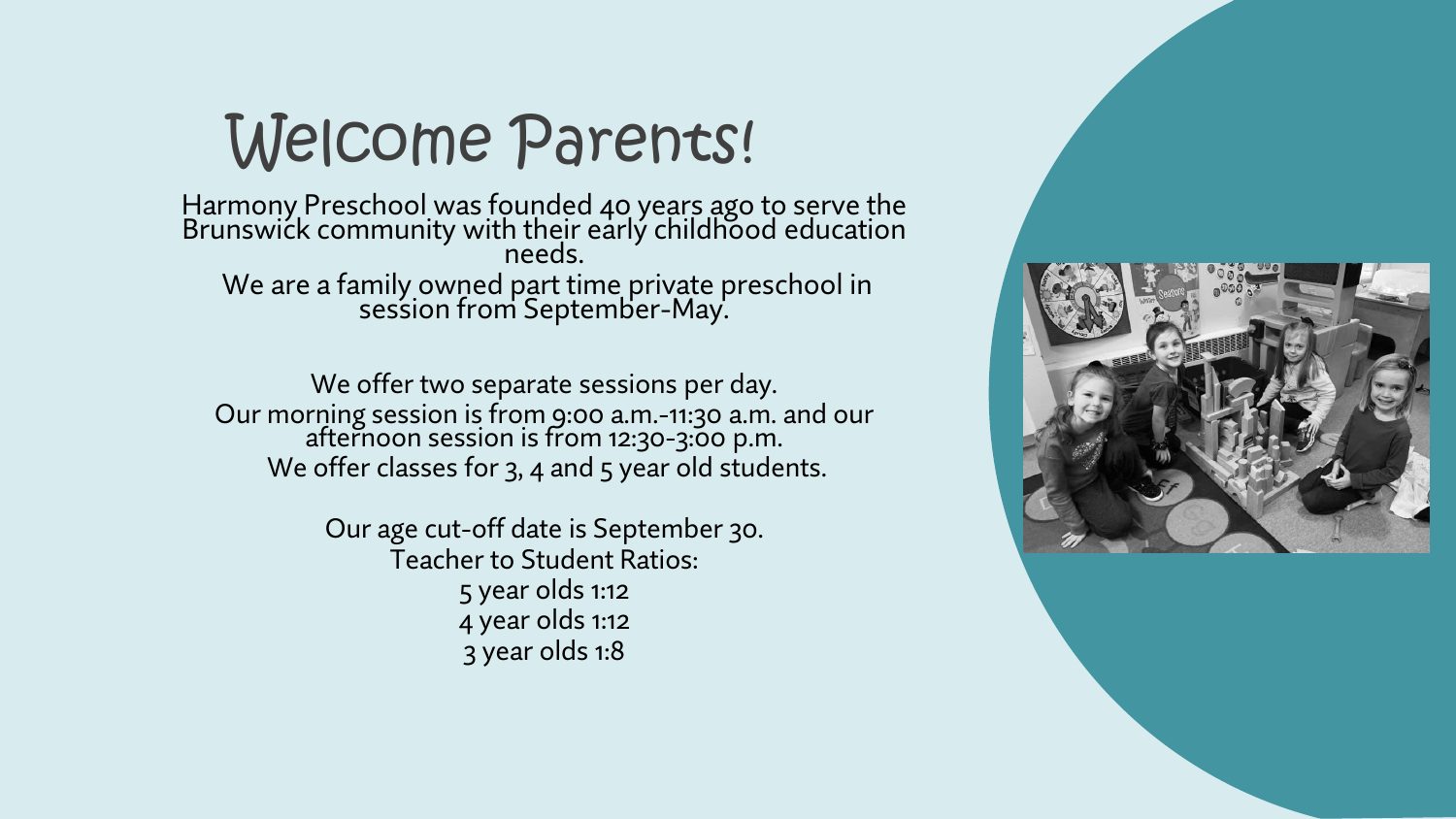

### Class Choices

#### 5 Year Olds Monday-Friday

4 Year Olds Monday-Tuesday-Wednesday-Thursday Monday-Wednesday-Friday Tuesday-Thursday-Friday Monday-Wednésday Tuesday- Thursday

> 3 Year Olds Monday-Wednesday-Friday Tuesday-Thursday-Friday Monday-Wednésday Tuesday-Thursday

Children stay with the same class and teacher all year even if they age up during the school year. This builds confidence and strengthens their social/emotional bonds with their teacher and classmates.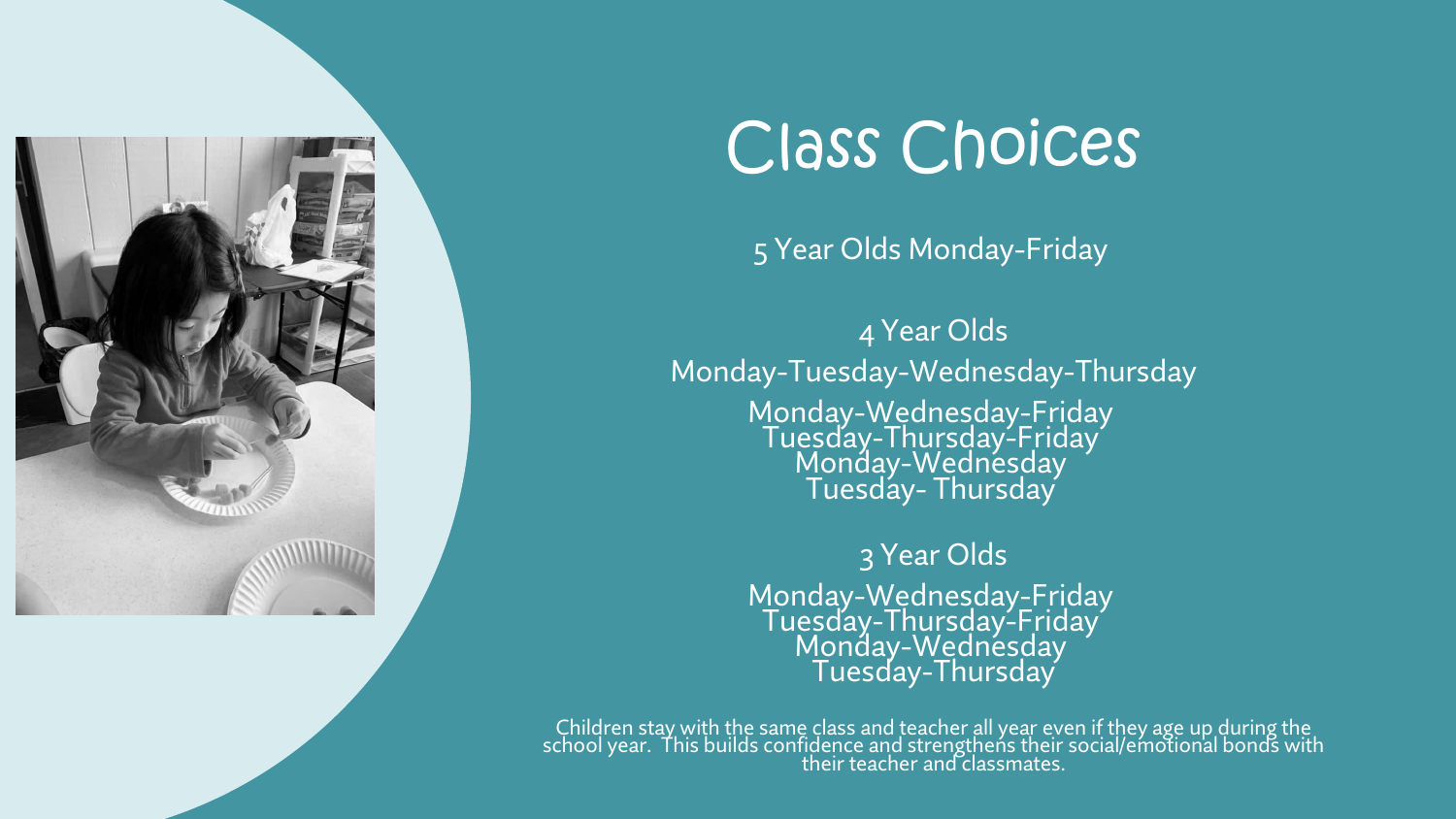

### Curriculum Goals

We follow a themed based curriculum that covers cognitive thinking skills, gross and fine motor skills, social interaction, self-control, arts-crafts, movement education, drama, classification, language development, alphabet, numbers, colors, shapes, math concepts, science, music and literature. Our staff has been professionally trained to ensure opportunities for the development of Ohio's Early Learning Content Standards and S.T.E.A.M: Science, Technology, Engineering, Art and Math. All of our teachers hold four year degrees.

Getting students ready for kindergarten is our top priority. In addition to following the Ohio Early Learning Standards, we work very closely with the Brunswick City Schools kindergarten teachers to align our curriculum with their requirements for kindergarten. We meet yearly with them to update our curriculum and our Director is a board member of the Brunswick Education Foundation. This allows Harmony to stay actively involved and closely connected to the school system.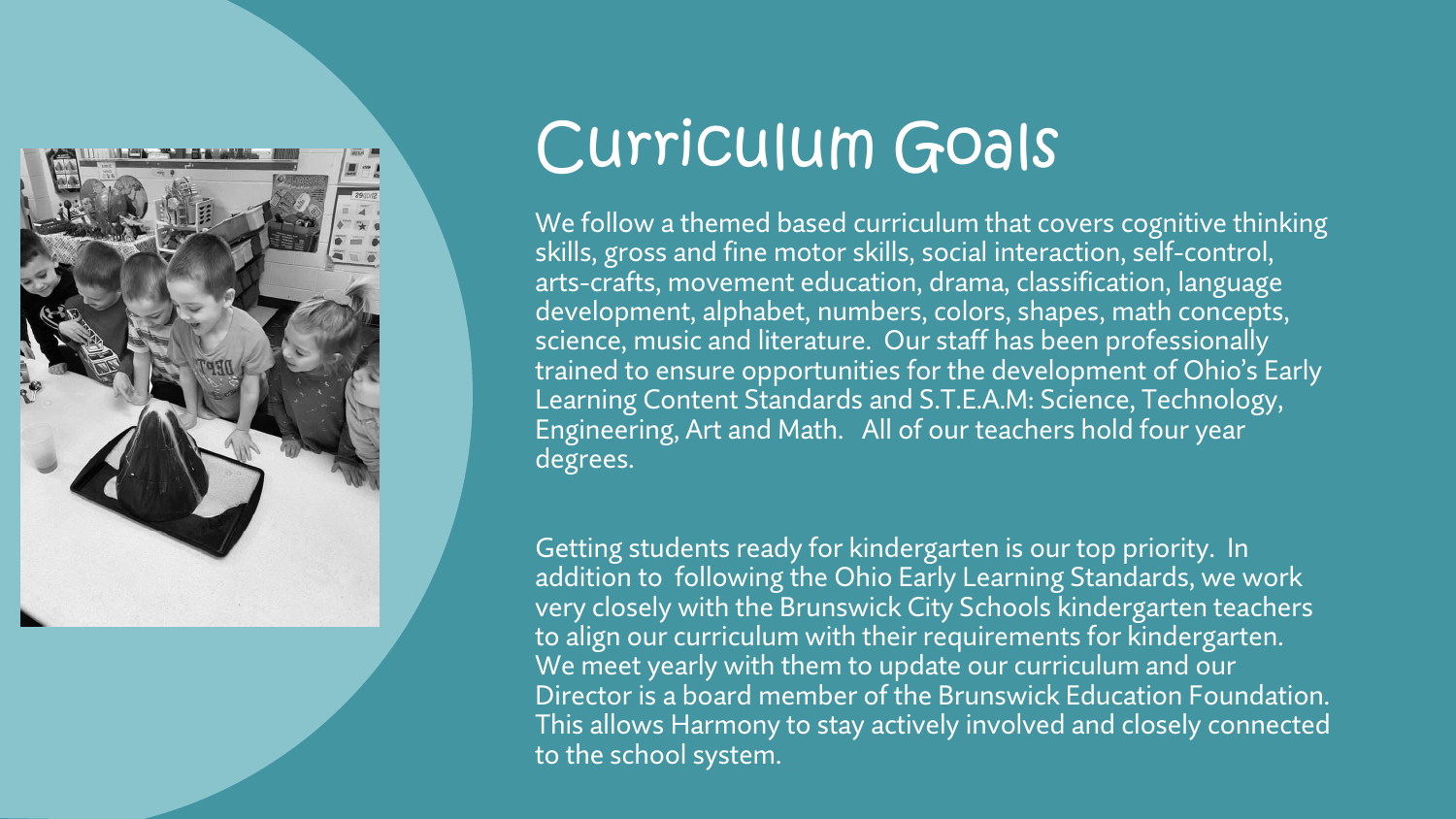# 0 0 0 0 0 0 0 0 0 0 0 0 0 0 0 0 In-class Activity

**Sample Daily Schedule:**

Arrival/Attendance/Hand Washing/Bathroom Circle Time/Lesson of the Day Review of Letters/Numbers/Shapes Colors Creative Learning Centers/One on One Instruction/ Art Socialization, Speech and Language Development, Role Playing **Cleanup** 

Large Muscle Activities/ Body Movement/ Music session

Dramatic Play/Choice Activities

Handwashing

Dismissal

**We do not offer extended care before and/or after school and we do not provide meals to our students**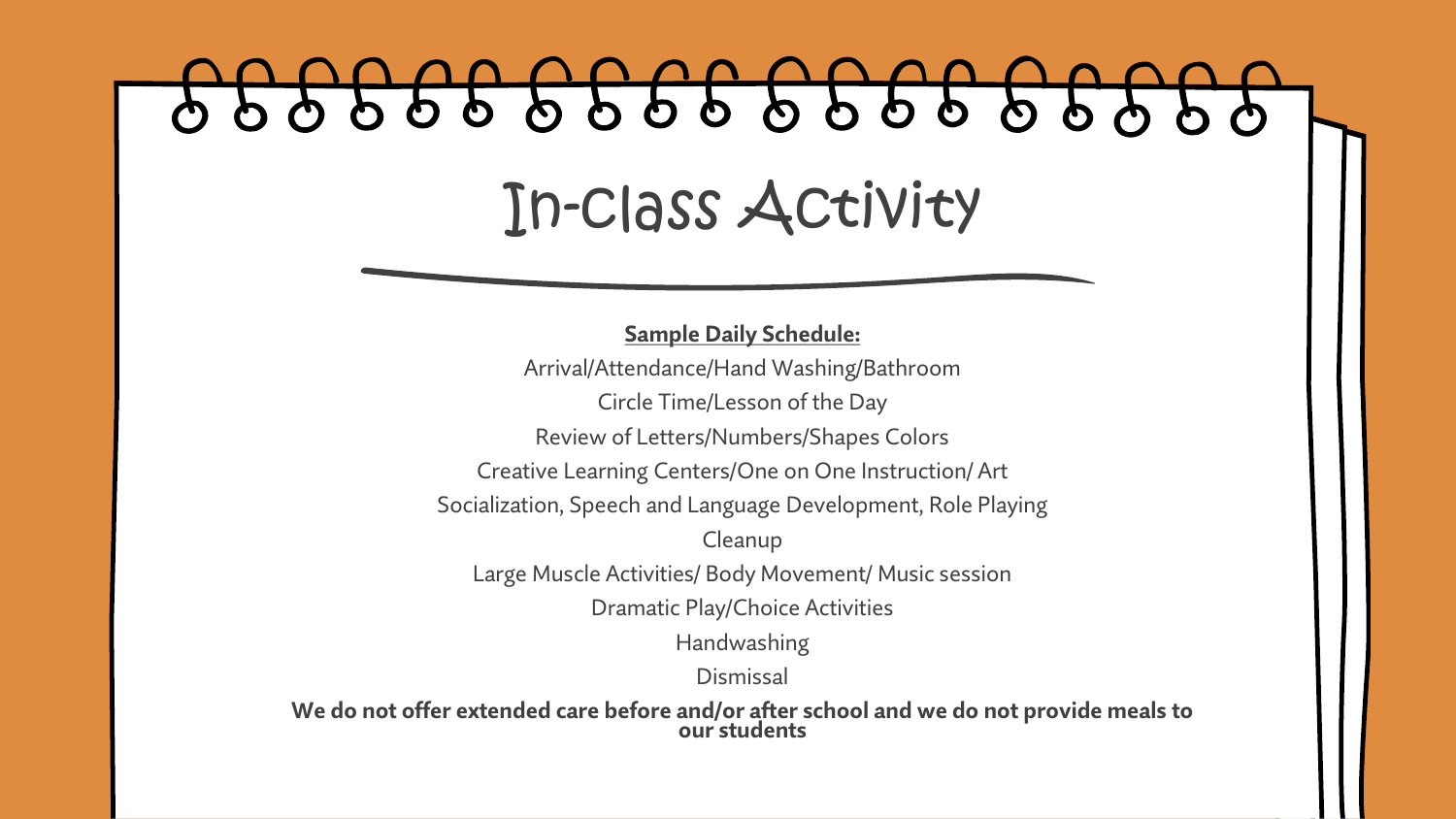#### Communicating With Parents

We use the ClassTag APP that allows the administrator and teachers to communicate with parents. We can provide pictures, notes, videos and sign-ups to parents via this app. We have a school email that parents may use as well as a Facebook page. Parents may call the school at any time with questions for their teachers. In March we have face to face conferences with parents to provide evaluations on the progress of their student. Each month parents receive a monthly calendar to see what activities we are doing in class.

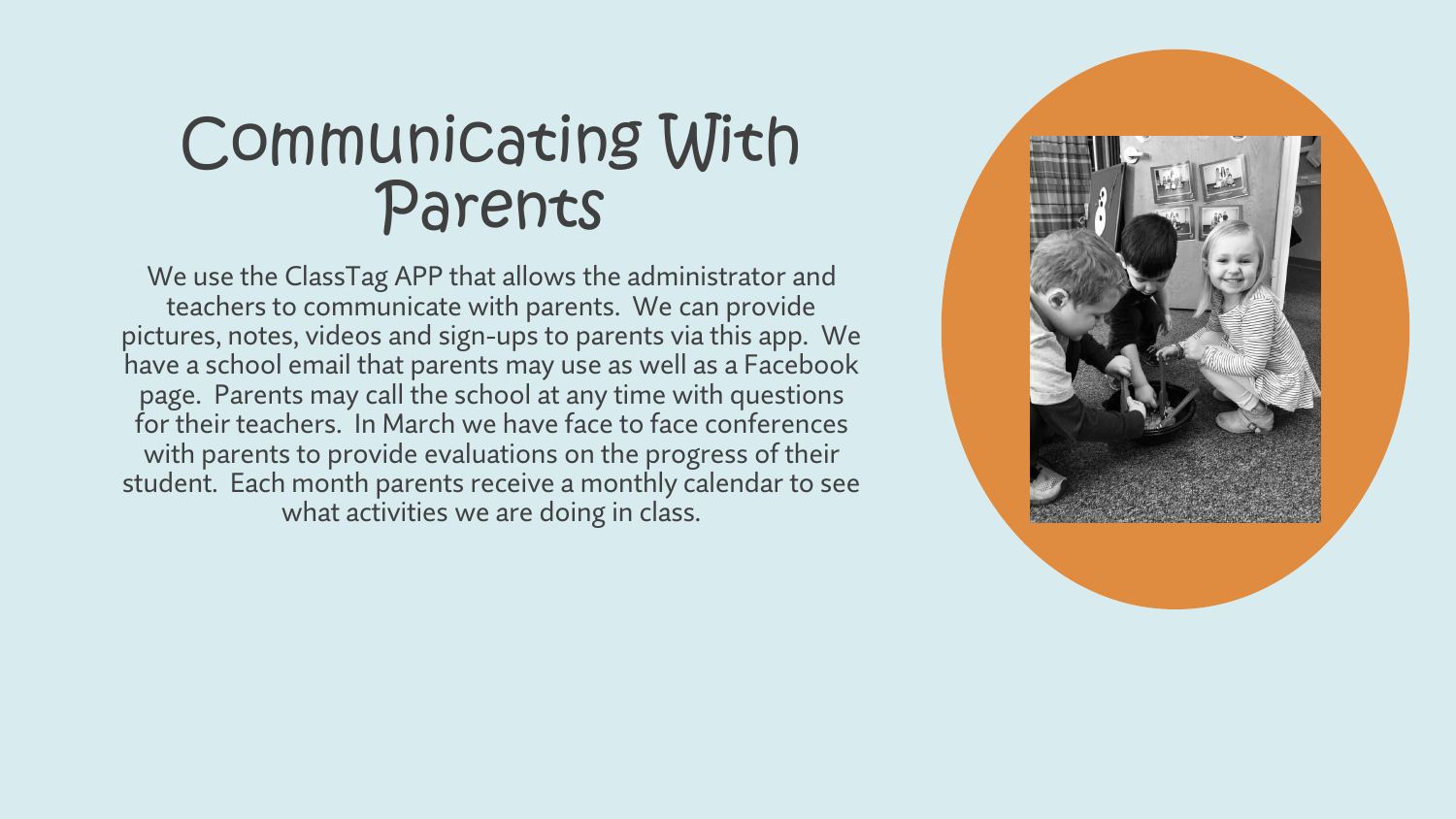

# Discipline Policy

The goal of Harmony's discipline policy is to encourage your child to use self-control and develop a sense of responsibility for their own behavior. We also strive to teach your child to respect other people and maintain a positive self-image. We use positive reinforcement and redirection to avoid discipline problems. Students are taught classroom rules and schedules in order to set clear behavior expectations.

All of our expectations will be kept within developmentally appropriate guidelines.

If redirection and verbal reminders are not solving a behavior issue, a child may be asked to sit for a short period of time (one minute per age group) to give the child a chance to regain control if they are having a difficult time.

If a child is hurting another child or damaging property, the teacher will document the behavior and the parent will be notified. If a child has frequent problems, a positive behavior management plan may need to be developed and implemented.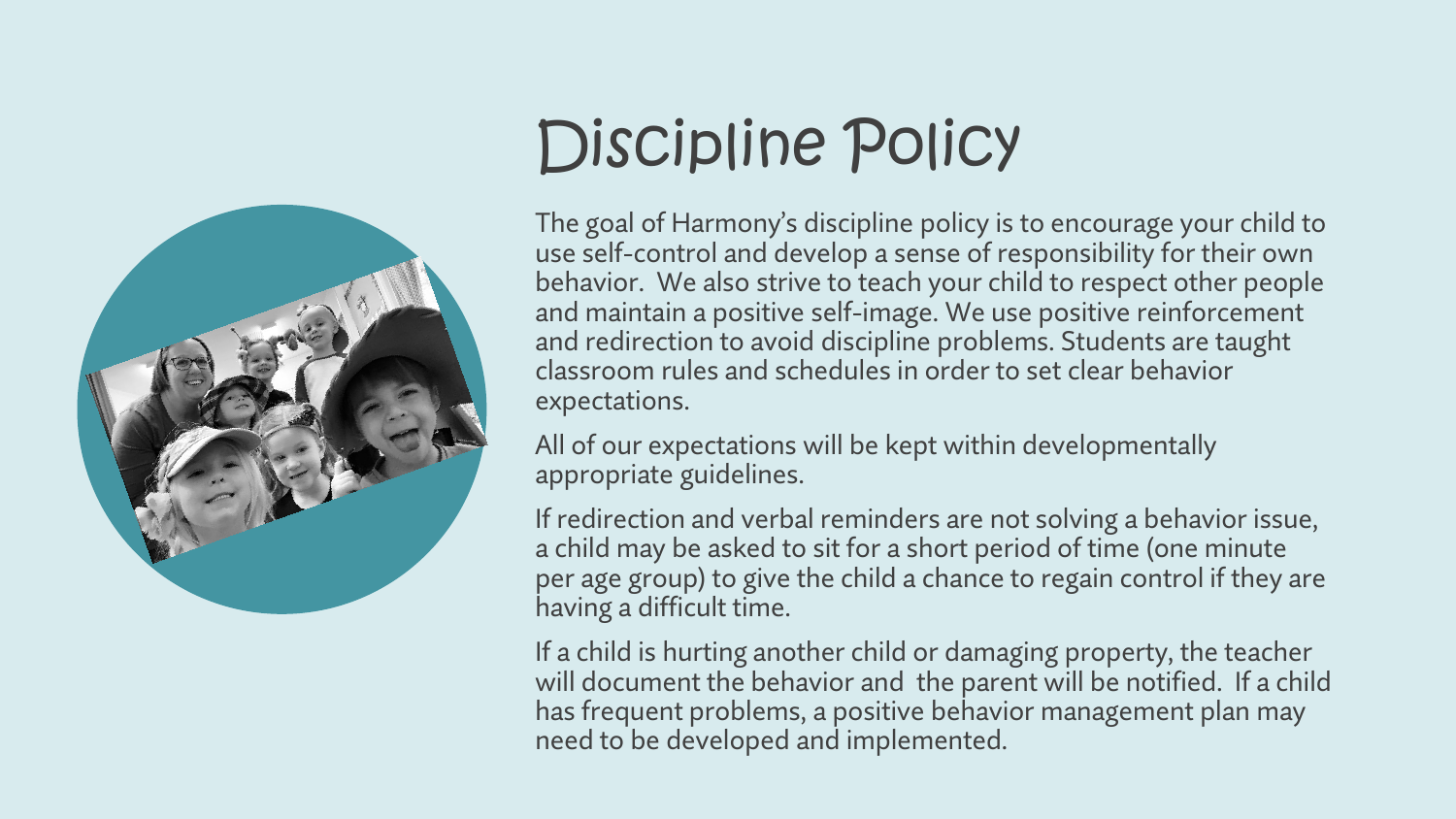

## Illness Policy

Harmony Preschool will provide a clean and healthy environment for your child. We ask that you not bring a sick child to school. A child with signs or symptoms of a communicable disease should NOT attend school.

The State of Ohio does not require children who are not enrolled in a formal kindergarten program to wear masks but DOES require all staff to wear masks at all times when students are in the building.

We require all parents to review the COVID-19 symptom checklist before sending a child to school. If a child has any symptoms on the list, they are required to stay home from school. If a child develops any symptoms while at school, the child will be removed from the classroom and a parent will be notified to pick their student up.

We take pride in our safety protocols and can report that in 2020 we had no positive COVID cases among our staff or students attending.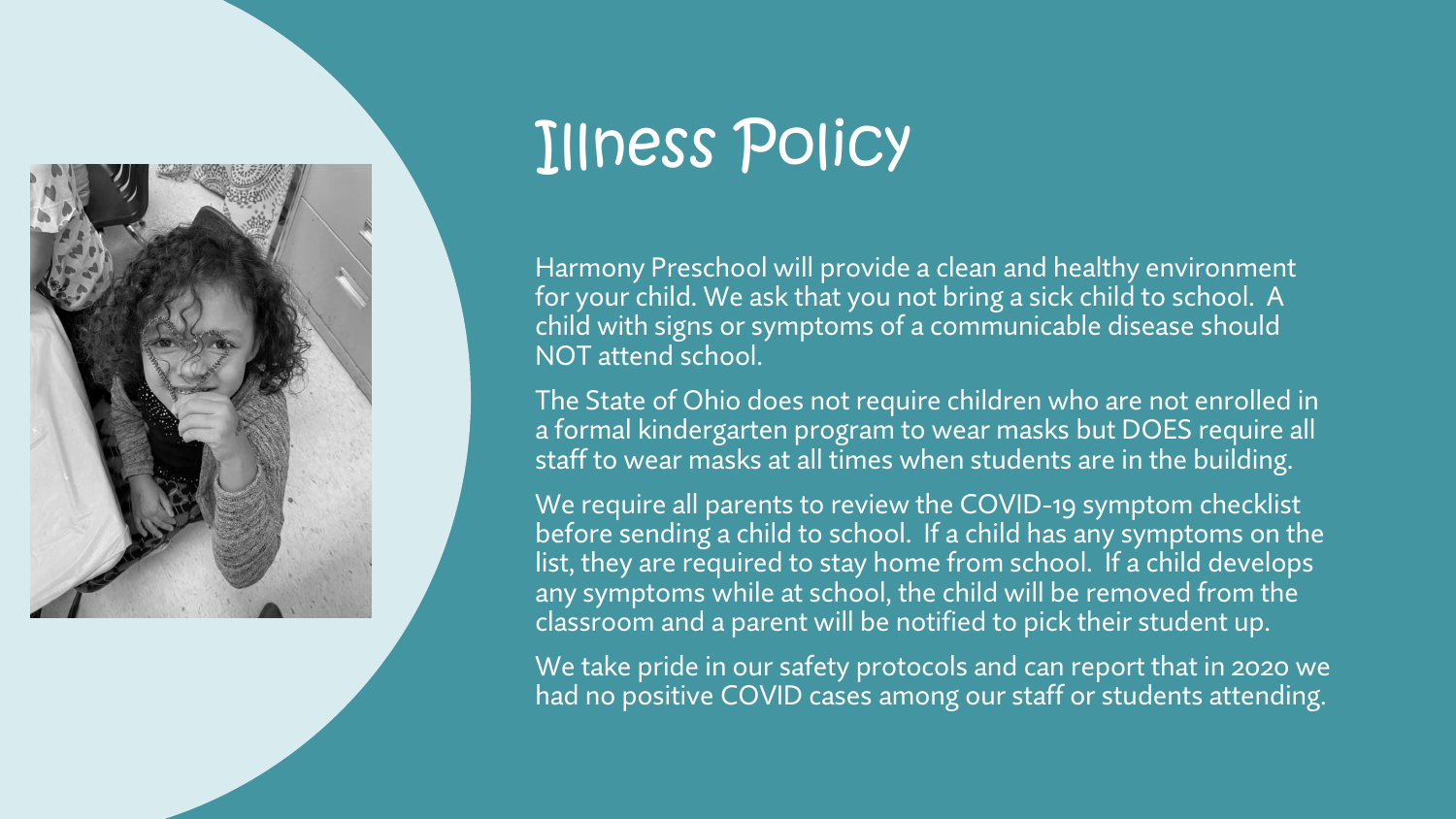

## Other Questions?

#### **Does Harmony Preschool have a star rating?**

No, we do not because we do not receive government funding. We are a private preschool supported only by the revenue of our parents. We know that we provide a quality program and have decided as a staff that our time in the classroom is better spent educating our students with quality activities rather than completing the hours of paperwork and documentation needed for State funding.

#### **How do we keep our students safe at Harmony?**

We rent space from Holy Trinity Church so the parishioners do not access the building during school hours. Our doors are kept locked at all times. We have a unique transportation identification system to ensure students leave with only authorized people at dismissal.